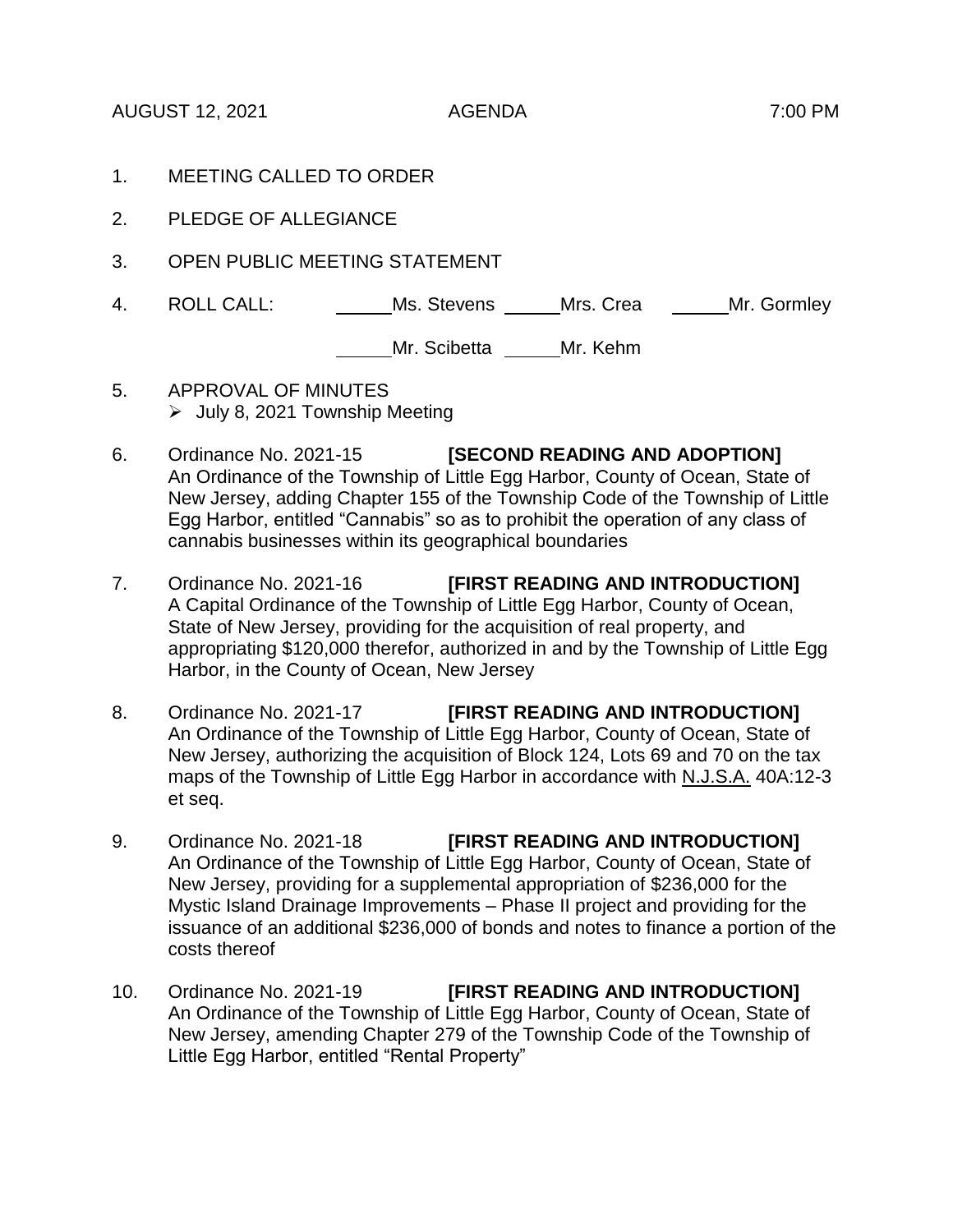- 11. Ordinance No. 2021-20 **[FIRST READING AND INTRODUCTION]** An Ordinance of the Township of Little Egg Harbor, County of Ocean, State of New Jersey, amending the reference to certain affected properties set forth in Special Assessment Bond Ordinance No. 2021-09 finally adopted by the Township of Little Egg Harbor on June 10, 2021
- 12. Ordinance No. 2021-21 **[FIRST READING AND INTRODUCTION]** An Ordinance of the Township of Little Egg Harbor, County of Ocean, State of New Jersey, amending and supplementing Chapter 299 of the Township Code of the Township of Little Egg Harbor entitled "Streets and Sidewalks" so at to add Article V, entitled "Rights of Way"
- 13. CONSENT AGENDA *A Consent Agenda includes Resolutions which are not controversial and do not require individual discussion. The Consent Agenda is moved, seconded, and voted upon as one item by the Governing Body.*
- 2021-161 Authorizing the interim Township Administrator to negotiate with candidates for Municipal Clerk
- 2021-162 Authorizing the appointment of Chad McDermott as Laborer 1 for the Department of Public Works
- 2021-163 Authorizing the appointment of Bryce Hayek as Laborer 1, Clean Communities (Seasonal) for the Department of Public Works
- 2021-164 Authorizing the appointment of Katherine Baker as Confidential Secretary
- 2021-165 Accepting the resignation of and authorizing the compensation of accumulated time to Brian Kilmurray
- 2021-166 Awarding a contract for FY 2021 NJDOT Municipal Aid Road Program Improvements to Seabreeze Drive and Tradewinds Drive to Earle Asphalt Company (Base Bid and Alternate Bid 'A') *[Two bids were received, Base Bid \$533,413.13, Alternate Bid A \$23,500 for a total of \$576,913.13]*
- 2021-167 Rejecting all bids received for Mystic Island West Phase 1 & Atlantis Maintenance Dredging Projects and authorizing the re-advertisement and receipt of bids *[Three bids were received; all bids rejected because the lowest bid substantially exceeds the cost estimates for the project.]*
- 2021-168 Authorizing the release of various maintenance guarantees and performance guarantees from past Township Capital Improvement **Projects** *[For the years 2017 and earlier from past capital improvement projects.]*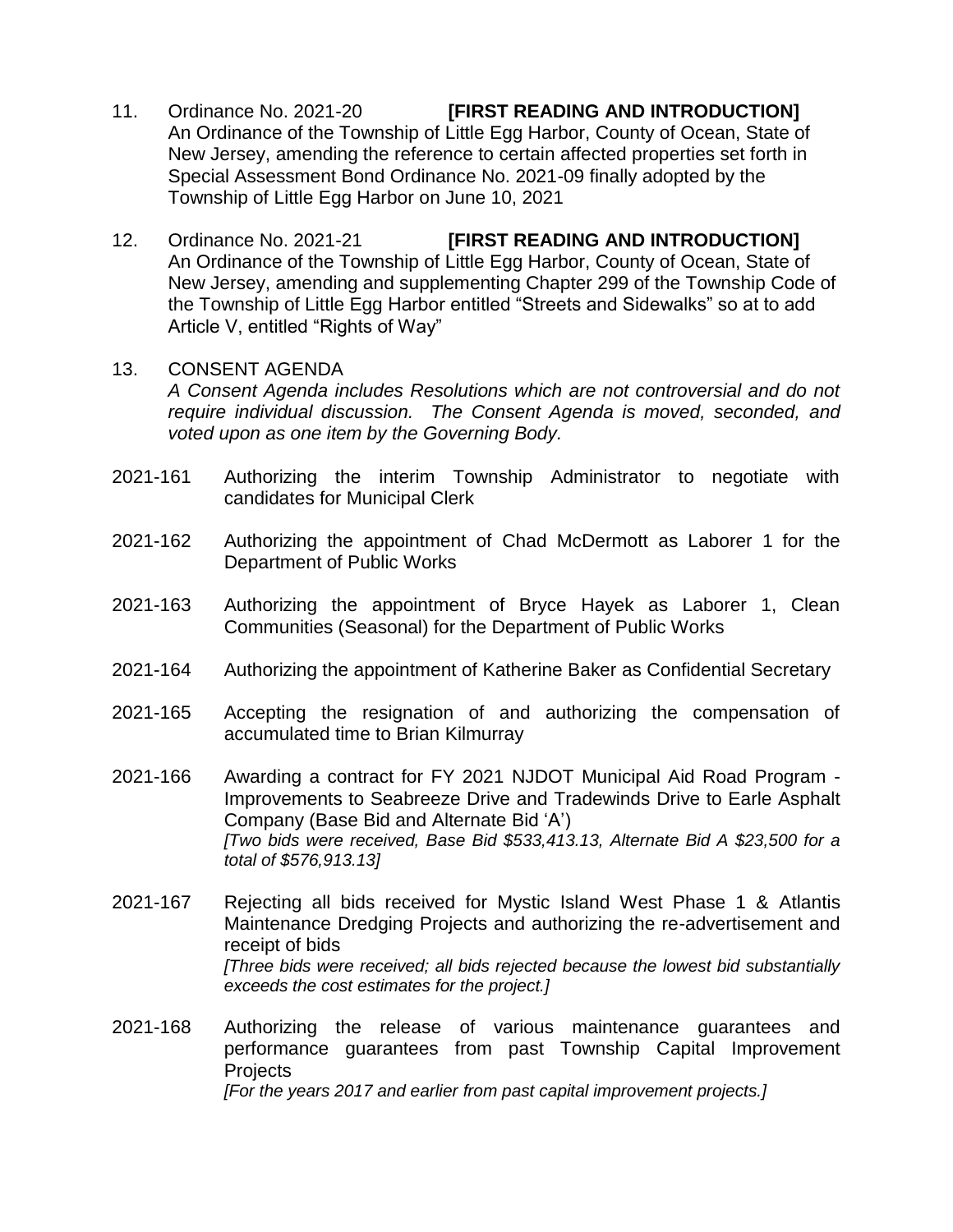- 2021-169 Extending the statutory grace period of the third quarter 2021 tax bills *[The extended grace period is August 23, 2021; however, taxes not paid by August 23, 2021 will be charged interest from the original due date of August 1, 2021.]*
- 2021-170 Certifying tax liens for costs incurred in accordance with the Property Maintenance Code *[Tax liens are for work performed by the Public Works Department to abate violations for the preservation of the public health, safety and general welfare or to eliminate a fire hazard.]*
- 2021-171 Authorizing the Tax Collector to cancel taxes on exempt property *[Township owned detention basin at Skylar Court]*
- 2021-172 Authorizing the tax collector to cancel taxes on property qualifying for Veterans' Property Tax Exemption (Block 87, Lot 19)
- 2021-173 Authorizing the tax collector to cancel taxes on property qualifying for Veterans' Property Tax Exemption (Block 124.02, Lot 16)
- 2021-174 Authorizing the tax collector to cancel taxes on property qualifying for Veterans' Property Tax Exemption (Block 325.61, Lot 36)
- 2021-175 Cancelling taxes and authorizing a refund pursuant to N.J.S.A. 54:4-3.30 (Block 126, Lot 39.02)
- 2021-176 Cancelling taxes and authorizing a refund pursuant to N.J.S.A. 54:4-3.30 (Block 190.08, Lot 1)
- 2021-177 Cancelling taxes and authorizing a refund pursuant to N.J.S.A. 54:4-3.30 (Block 285, Lot 19.96)
- 2021-178 Cancelling taxes and authorizing a refund pursuant to N.J.S.A. 54:4-3.30 (Block 291.01, Lot 7)
- 2021-179 Cancelling taxes and authorizing a refund pursuant to N.J.S.A. 54:4-3.30 (Block 325.14, Lot 1)
- 2021-180 Cancelling taxes and authorizing a refund pursuant to N.J.S.A. 54:4-3.30 (Block 325.53, Lot 10)
- 2021-181 Cancelling taxes and authorizing a refund pursuant to N.J.S.A. 54:4-3.30 (Block 325.80, Lot 5)
- 2021-182 Cancelling taxes and authorizing a refund pursuant to N.J.S.A. 54:4-3.30 (Block 325.82, Lot 5)
- 2021-183 Cancelling taxes and authorizing a refund pursuant to N.J.S.A. 54:4-3.30 (Block 325.86, Lot 34)